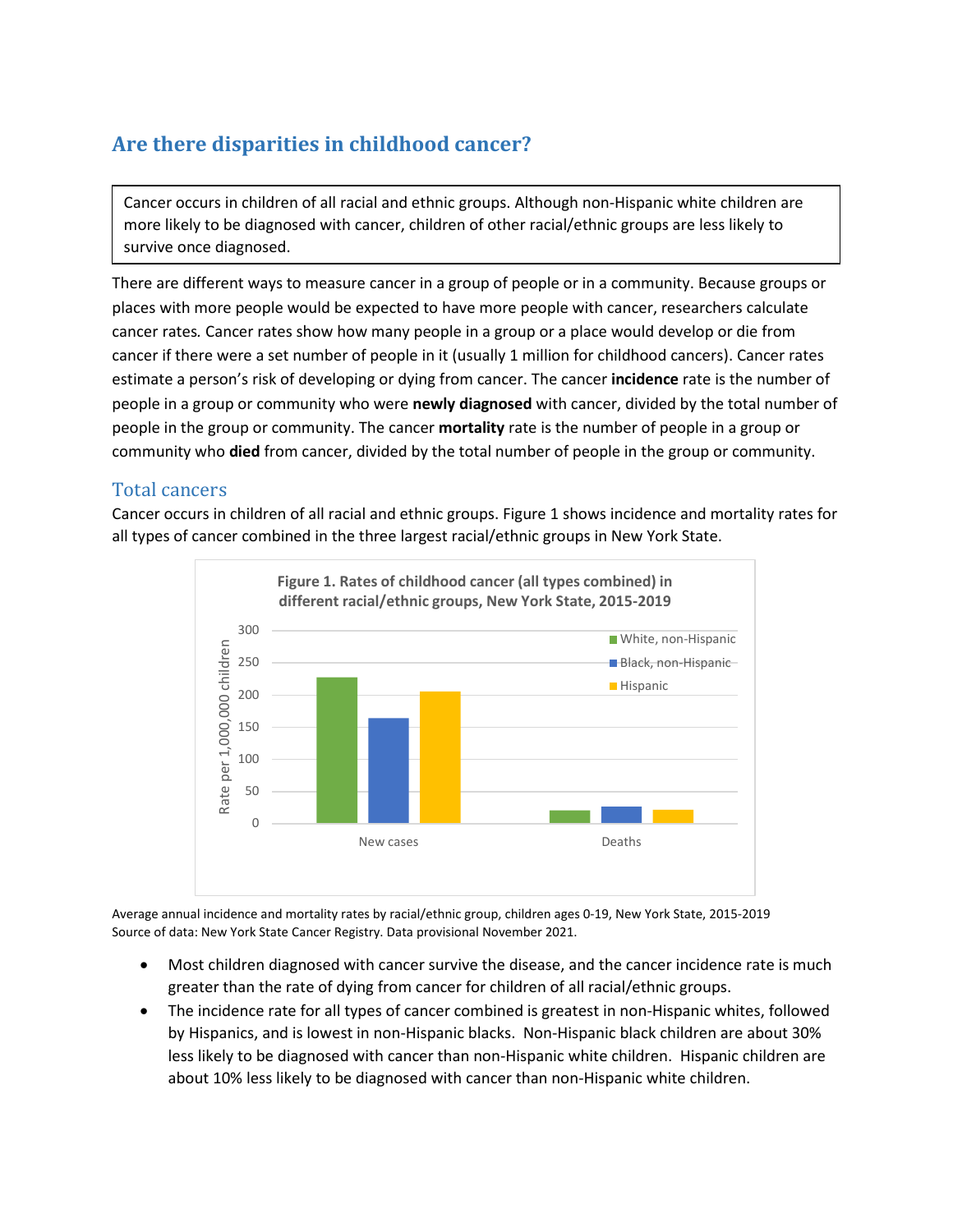• Mortality rates for the three racial/ethnic groups are similar. This means that although a non-Hispanic black child or a Hispanic child is less likely to be diagnosed with cancer than a non-Hispanic white child, those who are diagnosed are less likely to survive.

## By type

Cancer is not a single disease, but a collection of many different diseases. Each different type of cancer has its own occurrence pattern, outlook, effective treatments, and risk factors.

Children can develop many different types of cancer. Leukemia, lymphomas (including Hodgkin lymphoma and the non-Hodgkin lymphomas) and tumors of the brain and other central nervous system are the cancers that children develop most often. Figure 2 shows incidence rates of these three types of childhood cancer for the three largest racial/ethnic groups in New York State.



Average annual incidence rates by racial/ethnic group, children ages 0-19, New York State, 2015-2019 Source of data: New York State Cancer Registry. Data provisional November 2021.

- The incidence rate for leukemia is highest for Hispanic children. Incidence rates are similar for non-Hispanic whites and non-Hispanic blacks.
- As with total cancers, the incidence rates for lymphoma and for brain and other central nervous system cancers are greatest for non-Hispanic whites.
- The incidence rates for lymphoma and for brain and other central nervous system cancers are about the same for non-Hispanic black and Hispanic children.
- Mortality rates for the three cancer types are similar for children of the different racial/ethnic groups (not shown).

## Time trends

Figure 3 shows the trend in incidence rates for childhood cancers (all types combined) in New York State between 1990 and 2019. The trend is shown for all children, and for the three largest racial/ethnic groups.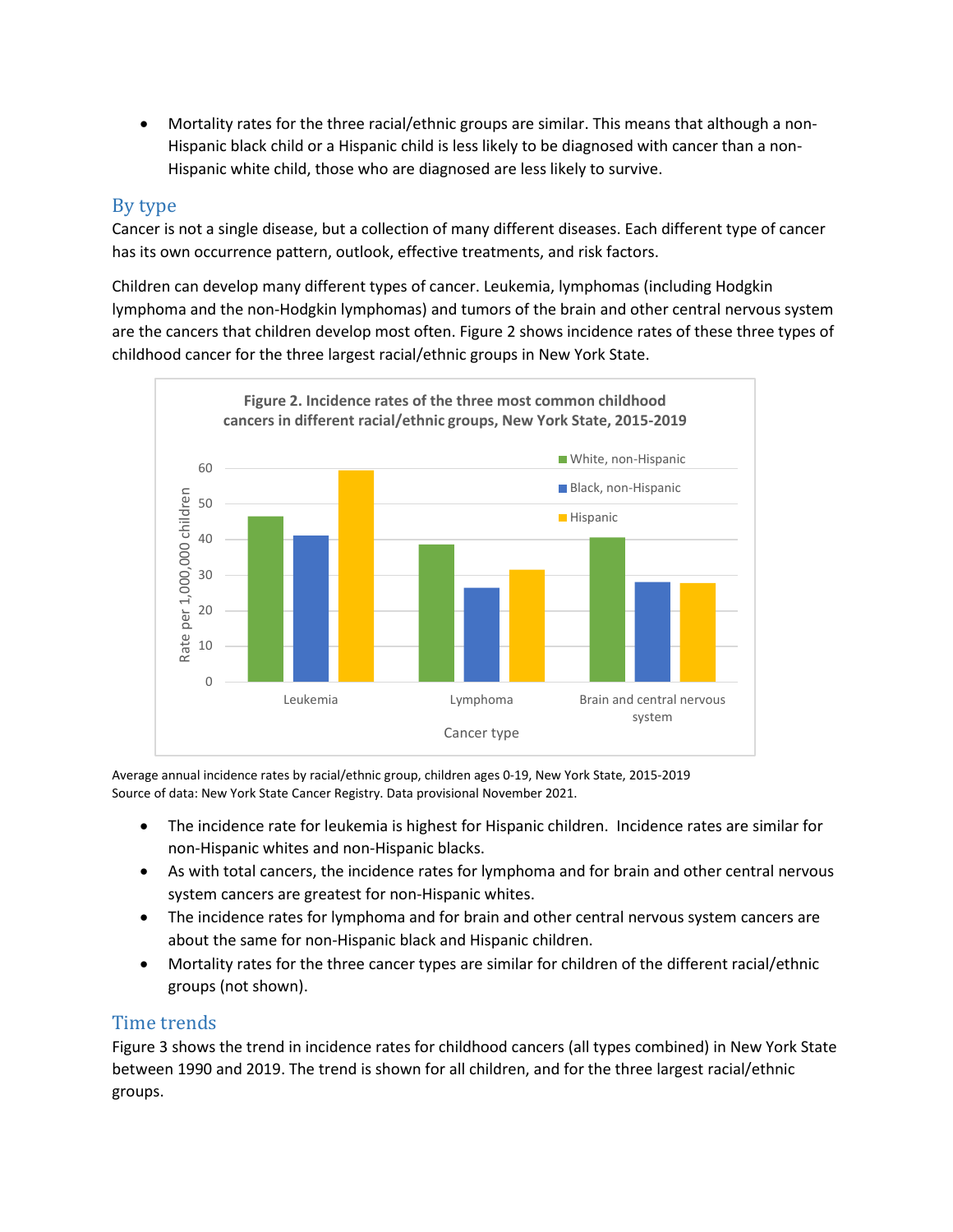

Children ages 0-19 years. Source of data: New York State Cancer Registry. Data provisional, November 2021. 1Rates age-adjusted to the 2000 US population standard.

- Childhood cancer incidence rates for all children (black line) showed a steady increase through around 2013. This increase amounted to an average of 1.2 percent per year, or just under a 30 percent increase over 24 years. This increase was seen in all three racial/ethnic groups.
- Since 2013, cancer incidence rates for all children have been stable. However, when the different racial/ethnic groups were examined separately, rates for non-Hispanic white children decreased while rates for Hispanic children increased. There was no change in childhood cancer incidence rates for non-Hispanic black children.

Despite increases in the incidence rates of childhood cancers, deaths from childhood cancers have declined. Figure 4 shows the trend in mortality rates for childhood cancer in New York State from 1990 through 2019 for all children, and for the three largest racial/ethnic groups.